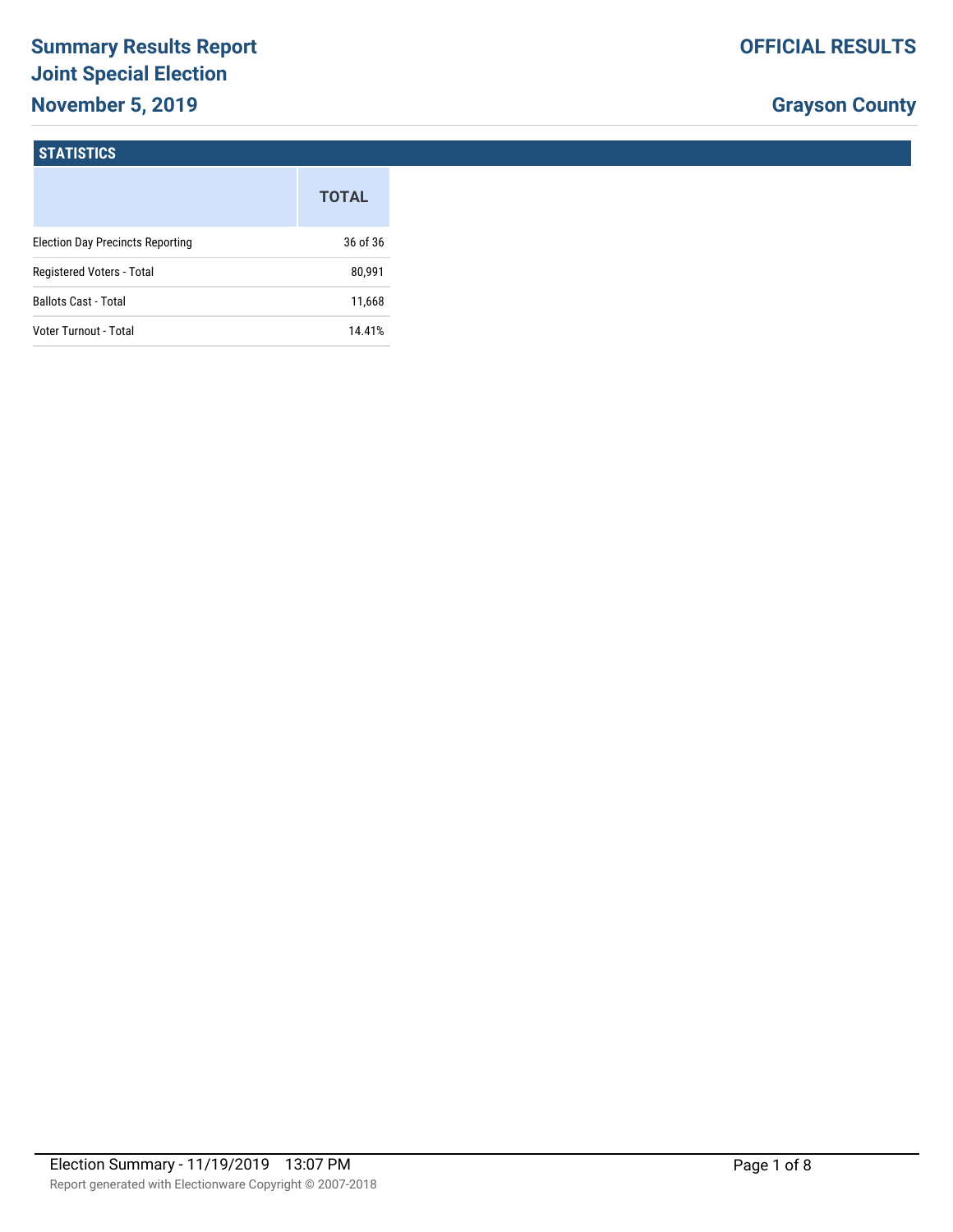#### **STATE OF TEXAS PROPOSITION 1**

Vote For 1

|                         | <b>TOTAL</b> |
|-------------------------|--------------|
| For                     | 3,972        |
| Against                 | 7,522        |
| <b>Total Votes Cast</b> | 11,494       |

# **STATE OF TEXAS PROPOSITION 2**

Vote For 1

|                         | <b>TOTAL</b> |
|-------------------------|--------------|
| For                     | 7,046        |
| Against                 | 4,381        |
| <b>Total Votes Cast</b> | 11,427       |

# **STATE OF TEXAS PROPOSITION 3**

Vote For 1

|                         | <b>TOTAL</b> |
|-------------------------|--------------|
| For                     | 9,811        |
| Against                 | 1,635        |
| <b>Total Votes Cast</b> | 11,446       |

#### **STATE OF TEXAS PROPOSITION 4**

|                         | <b>TOTAL</b> |
|-------------------------|--------------|
| For                     | 9,897        |
| Against                 | 1,650        |
| <b>Total Votes Cast</b> | 11,547       |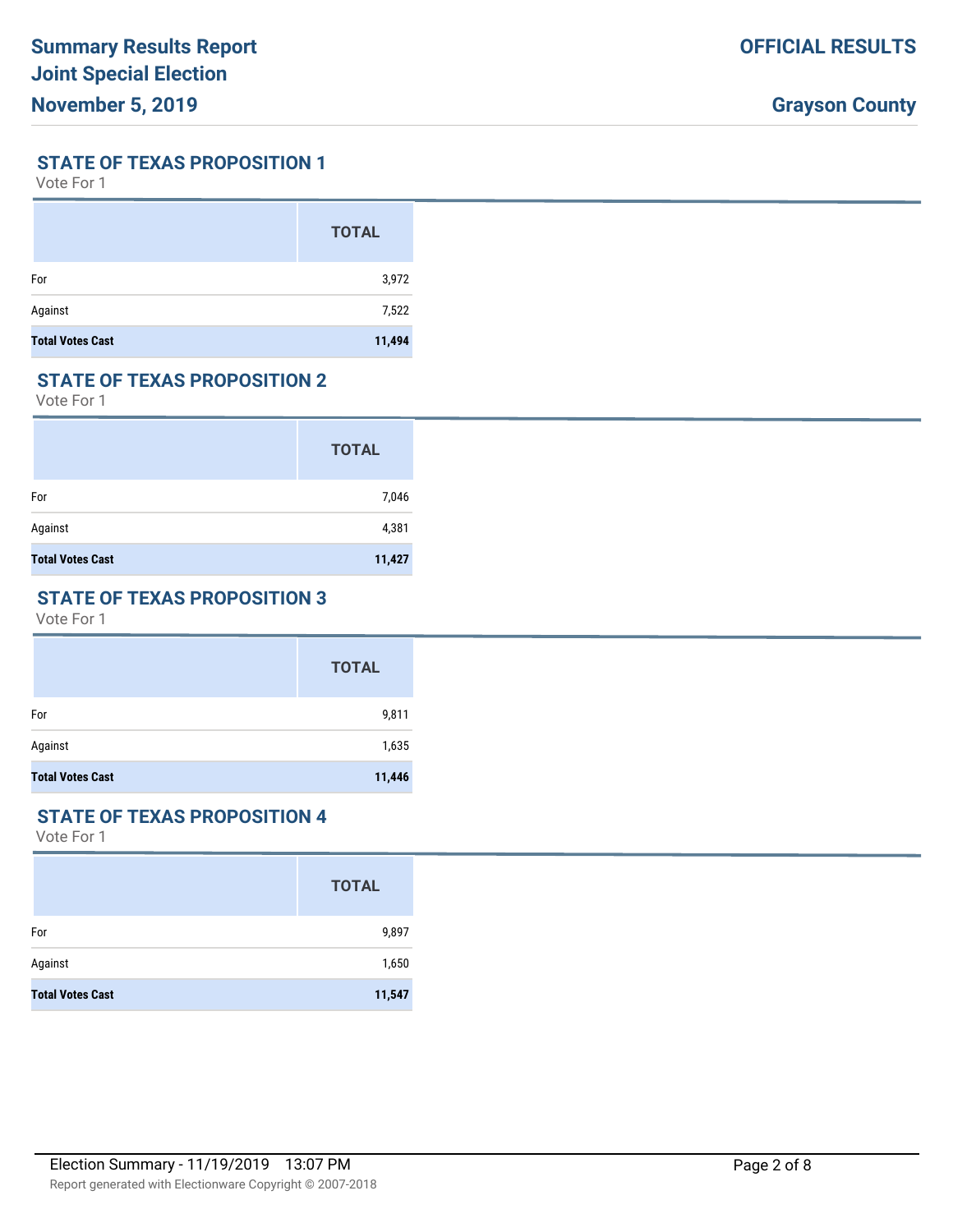#### **STATE OF TEXAS PROPOSITION 5**

Vote For 1

|                         | <b>TOTAL</b> |
|-------------------------|--------------|
| For                     | 10,152       |
| Against                 | 1,354        |
| <b>Total Votes Cast</b> | 11,506       |

## **STATE OF TEXAS PROPOSITION 6**

Vote For 1

|                         | <b>TOTAL</b> |
|-------------------------|--------------|
| For                     | 6,741        |
| Against                 | 4,704        |
| <b>Total Votes Cast</b> | 11,445       |

# **STATE OF TEXAS PROPOSITION 7**

Vote For 1

|                         | <b>TOTAL</b> |
|-------------------------|--------------|
| For                     | 7,827        |
| Against                 | 3,630        |
| <b>Total Votes Cast</b> | 11,457       |

#### **STATE OF TEXAS PROPOSITION 8**

|                         | <b>TOTAL</b> |
|-------------------------|--------------|
| For                     | 8,105        |
| Against                 | 3,358        |
| <b>Total Votes Cast</b> | 11,463       |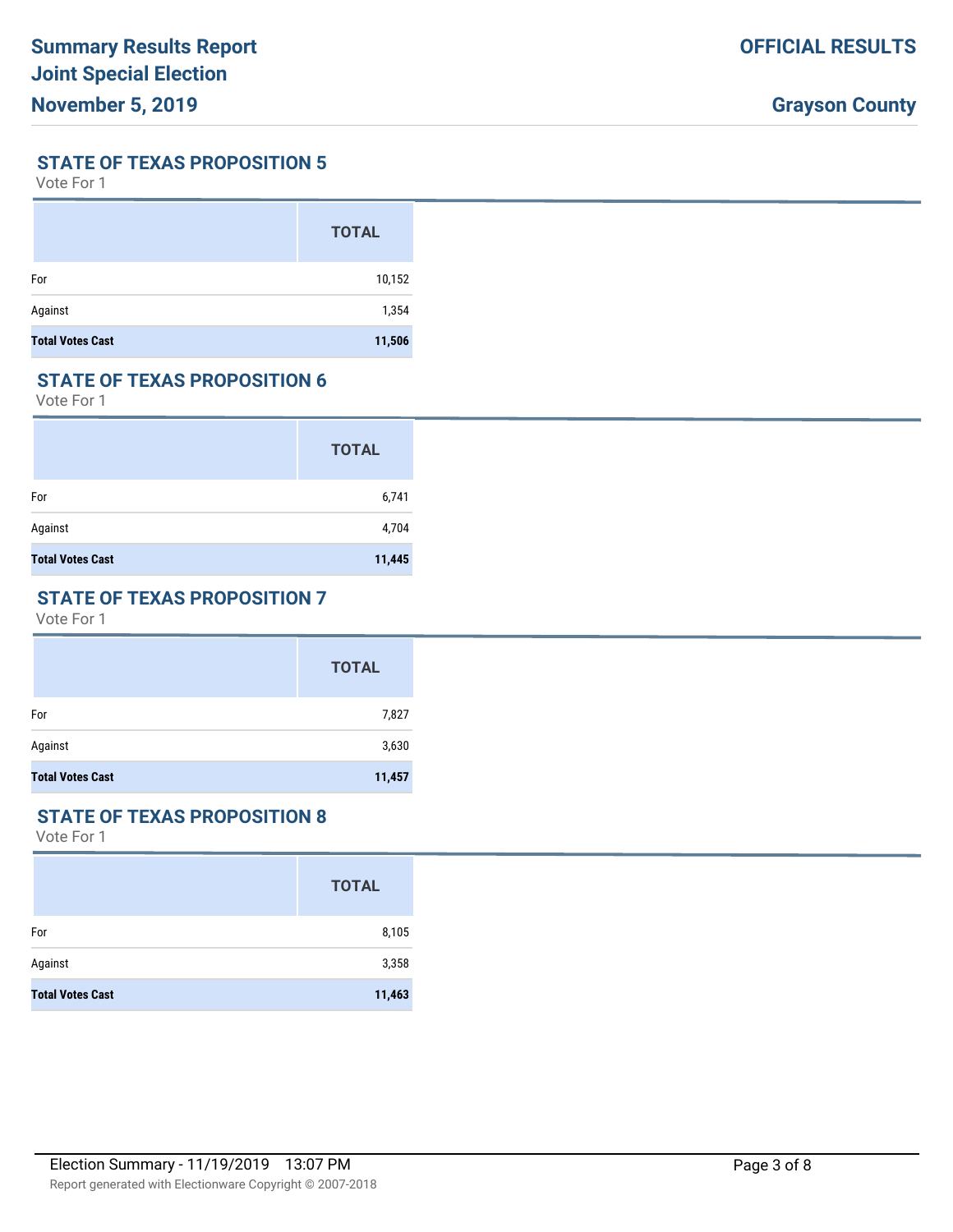**STATE OF TEXAS PROPOSITION 9**

Vote For 1

|                         | <b>TOTAL</b> |
|-------------------------|--------------|
| For                     | 6,276        |
| Against                 | 4,947        |
| <b>Total Votes Cast</b> | 11,223       |

# **STATE OF TEXAS PROPOSITION 10**

Vote For 1

|                         | <b>TOTAL</b> |
|-------------------------|--------------|
| For                     | 10,977       |
| Against                 | 548          |
| <b>Total Votes Cast</b> | 11,525       |

# **PROPOSITION A Sherman**

Vote For 1

|                         | <b>TOTAL</b> |
|-------------------------|--------------|
| For                     | 1,971        |
| Against                 | 488          |
| <b>Total Votes Cast</b> | 2,459        |

# **Amendment A Sherman**

|                         | <b>TOTAL</b> |
|-------------------------|--------------|
| For                     | 1,948        |
| Against                 | 471          |
| <b>Total Votes Cast</b> | 2,419        |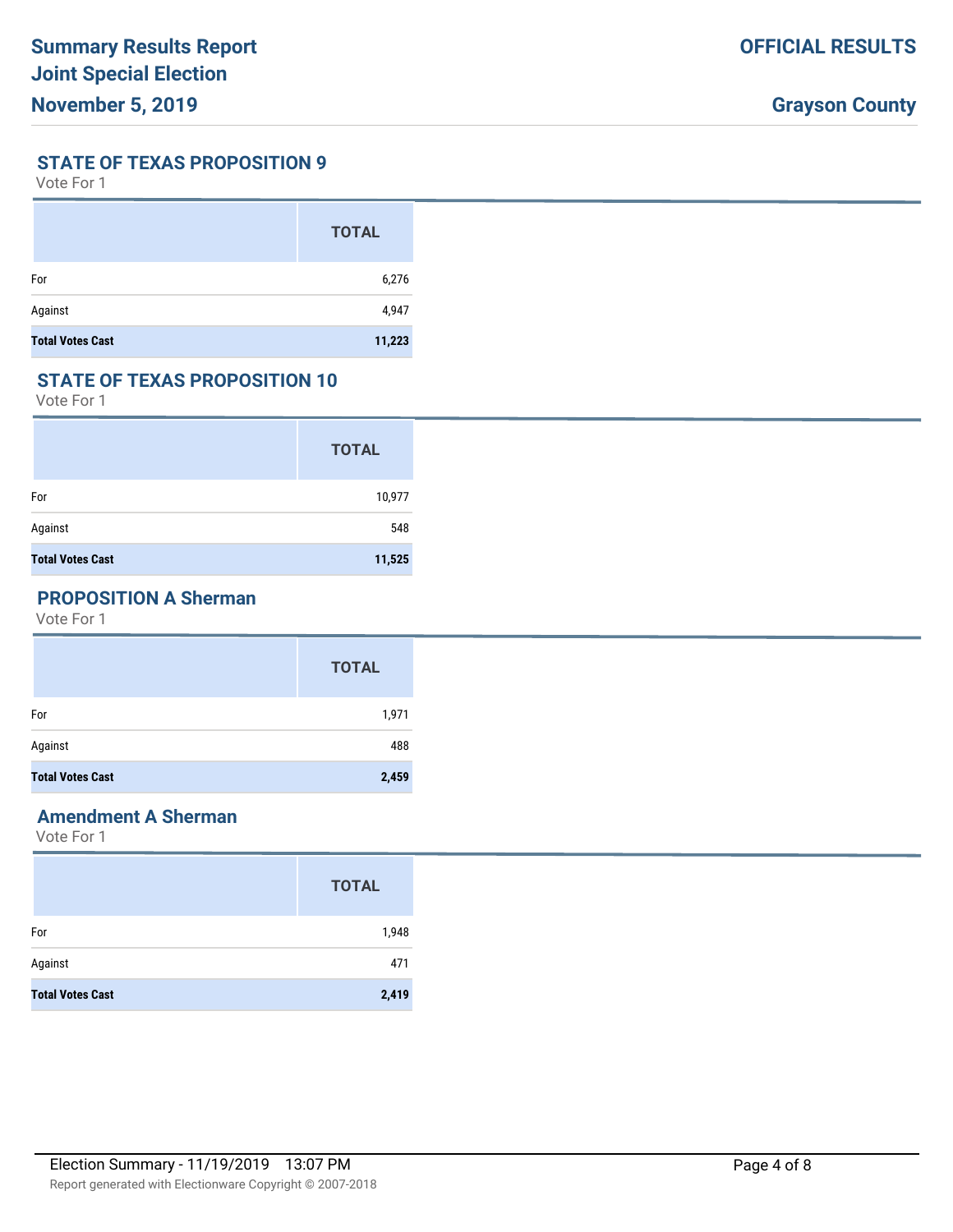# **Grayson County**

### **Amendment B Sherman**

Vote For 1

|                         | <b>TOTAL</b> |
|-------------------------|--------------|
| For                     | 1,282        |
| Against                 | 1,129        |
| <b>Total Votes Cast</b> | 2,411        |

# **Amendment C Sherman**

Vote For 1

|                         | <b>TOTAL</b> |
|-------------------------|--------------|
| For                     | 1,460        |
| Against                 | 810          |
| <b>Total Votes Cast</b> | 2,270        |

# **PROPOSITION A Denison ISD**

Vote For 1

|                         | <b>TOTAL</b> |
|-------------------------|--------------|
| <b>FOR</b>              | 1,658        |
| AGAINST                 | 1,380        |
| <b>Total Votes Cast</b> | 3,038        |

# **Proposition A Gunter**

|                         | <b>TOTAL</b> |
|-------------------------|--------------|
| For                     | 96           |
| Against                 | 33           |
| <b>Total Votes Cast</b> | 129          |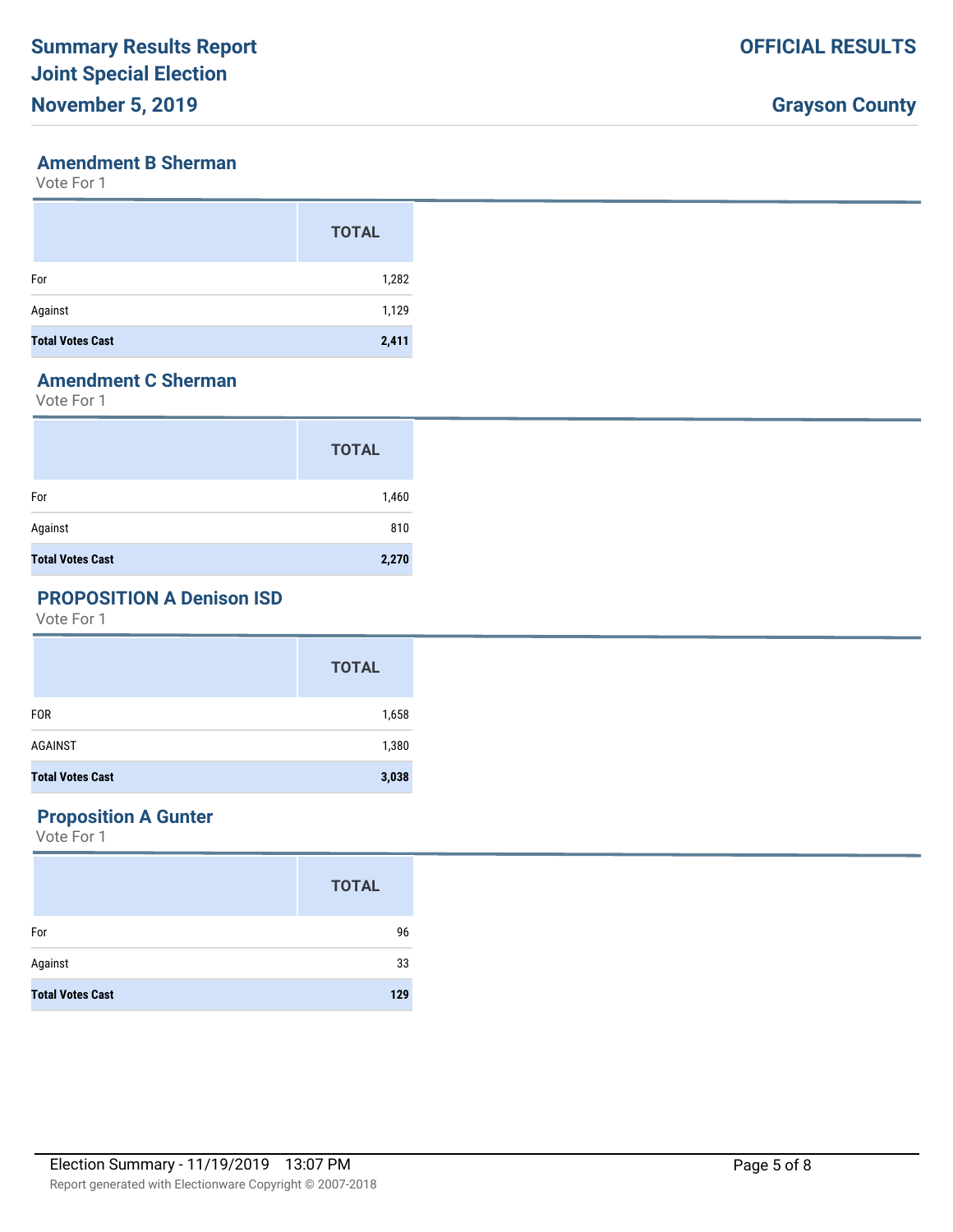# **Proposition A Woodbine WSD**

Vote For 1

|                         | <b>TOTAL</b> |
|-------------------------|--------------|
| For                     |              |
| Against                 |              |
| <b>Total Votes Cast</b> | n            |

# **Director, One Year Term Woodbine WSD**

Vote For 3

|                         | <b>TOTAL</b> |
|-------------------------|--------------|
| Vernon Dugger           |              |
| <b>Richard Hicks</b>    |              |
| Wray Westbrook          | 2            |
| <b>Total Votes Cast</b> |              |

# **Director, Two Year Term Woodbine WSD**

Vote For 2

|                         | <b>TOTAL</b> |
|-------------------------|--------------|
| <b>Bob Smith</b>        |              |
| Kenny Wilson            |              |
| <b>Total Votes Cast</b> |              |

#### **Director, Three Year Term Woodbine WSD** Vote For 2

|                         | <b>TOTAL</b> |
|-------------------------|--------------|
| <b>Mike Hines</b>       |              |
| <b>Mike Compton</b>     |              |
| <b>Total Votes Cast</b> | 2            |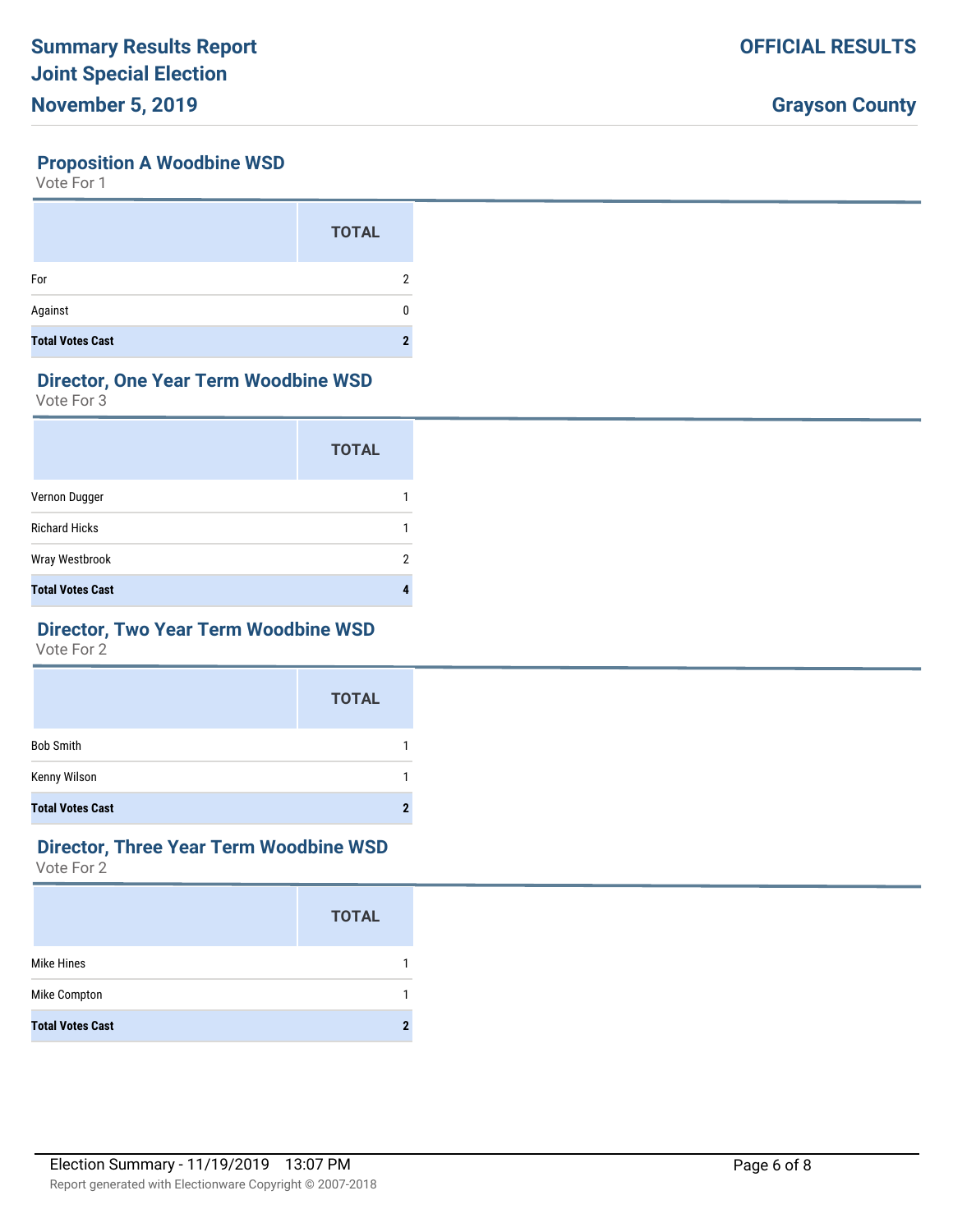#### **PROPOSITION A Van Alstyne MUD 1**

Vote For 1

|                         | <b>TOTAL</b> |
|-------------------------|--------------|
| <b>FOR</b>              |              |
| <b>AGAINST</b>          |              |
| <b>Total Votes Cast</b> |              |

# **PROPOSITION B Van Alstyne MUD 1**

Vote For 1

|                         | <b>TOTAL</b> |
|-------------------------|--------------|
| <b>FOR</b>              |              |
| <b>AGAINST</b>          |              |
| <b>Total Votes Cast</b> |              |

# **PROPOSITION C Van Alstyne MUD 1**

Vote For 1

|                         | <b>TOTAL</b> |
|-------------------------|--------------|
| <b>FOR</b>              | 2            |
| <b>AGAINST</b>          | 0            |
| <b>Total Votes Cast</b> | 2            |

# **PROPOSITION D Van Alstyne MUD 1**

|                         | <b>TOTAL</b> |
|-------------------------|--------------|
| <b>FOR</b>              | 2            |
| <b>AGAINST</b>          |              |
| <b>Total Votes Cast</b> |              |